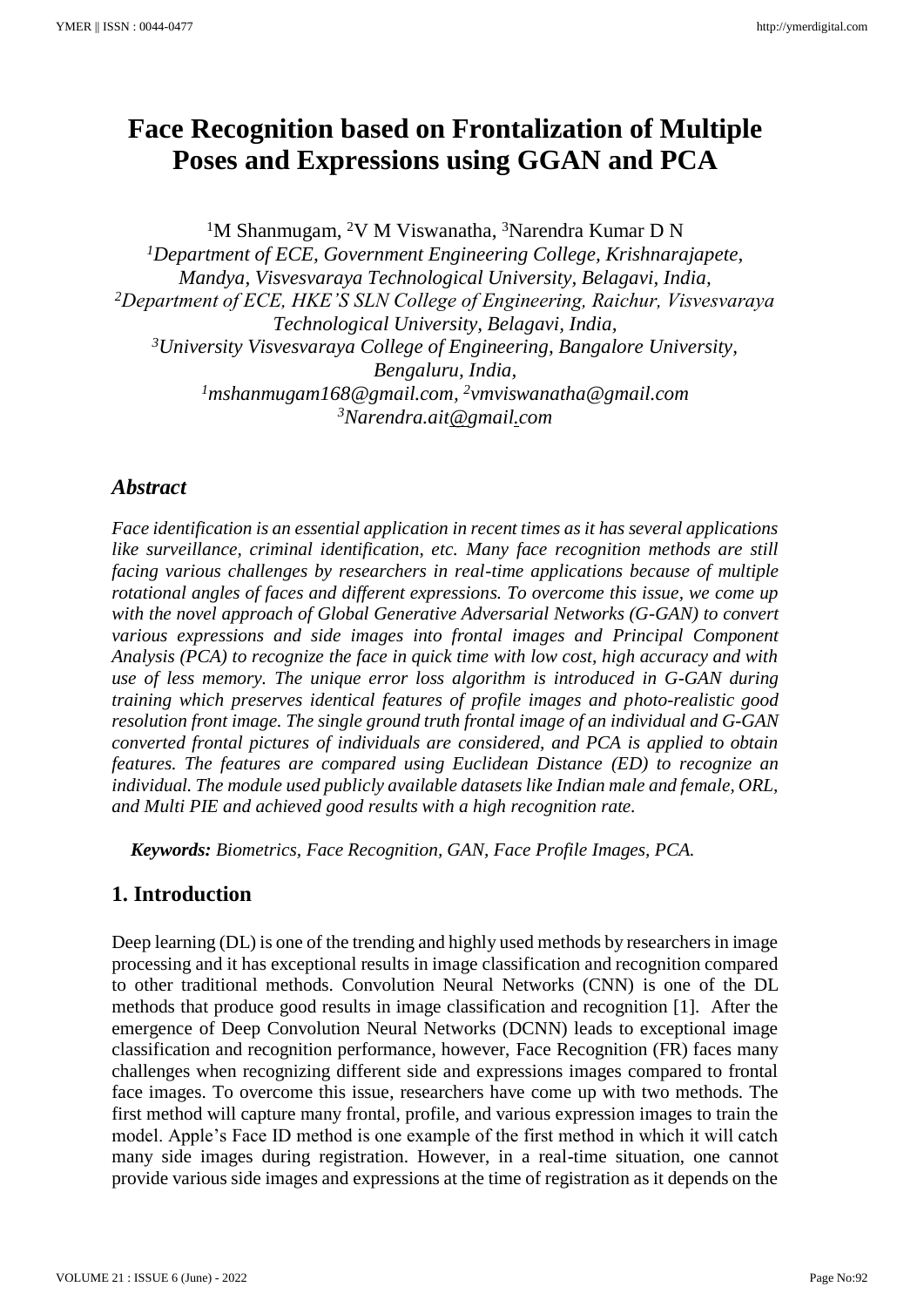person's present situation. Training of multiple sides and expression images requires more time and memory. Hence the first method is not a fit method for FR. The second method first converts all various side and expression images into frontal images and then uses these images for FR. This method quite impressed researchers as it has many advantages over the first method. The traditional method for this is 3D rebuilding [2]; in the 3D method, first, it identifies required features, and it will make corresponding 2D projection angles and place these features in a 3D model to build a 2D frontal face using 2D projection. Another method to convert various side and expression images in 3D geometrical transformations [3-4] is to create frontal images from a different side and expression face images. These two methods were not produced a good frontal image when the angle of face rotation was high due to texture loss. The emergence of Generative Adversarial Networks (GANs) [5] has become a mature technique for front face creation. The ideal GAN [6] includes a generator and discriminator which will generate images from the noise. In GGAN, instead of noise, the profile images generate frontal face images with identity preservation of side or profile images.

There are various GANs that were available to convert front images but they might not create a good frontal image with identity preservation for significant pose variations and unique expression for FR. The features are extracted using various spatial, frequency, and hybrid domains from the converted frontal images, and ground truth images to classify the face images for FR.

*Contribution:* In *a* research paper, we came up with GGAN to produce multiple angled, expression, and tilt side face images into frontal face images. The FR of the generated front image of GAN is executed by using PCA. The combination of GGAN and PCA provides exceptional results in FR of various profile and expressions images.

This research paper includes a literature survey of FR, GAN, and PCA in section II. The proposed approach in section III. The result analysis of GGAN and PCA can be seen in section IV. Section V includes the conclusion and future work.

# **2. Literature Survey:**

The existing techniques used in existing FR by various researchers are explained in this section. Most of the models used initially deal with where face images were used in both training and testing of the deep learning models [7-8]. Later developing CNN and DCNN [9-11] provide good results in FR in the wild, but it fails to deliver remarkable results to FR with different pose variations in face images. Zhu et al., [12] proposed the face identity preserving (FIP) features a method. This method will extract FIP, which will reduce intraidentity variances significantly. Also, it will maintain discriminative among identities which will help FR. Kan et al., [13] proposed the multi-view deep network (MvDN), extracting identical nonlinear features and viewing invariant features shared for multiple views. These features will help for better FR. The method proposed by Tran et al., [14] uses a typical encoder-decoder that creates a front face with an arbitrary face image up to an extreme profile image. Here decoder finds out the pose estimation, and the encoder will preserve identity features during front face image creation. Also, it will use learned coefficients to fuse multiple pose images into a single frontal face image. Wu et al., [15] proposed a match feature map operation in FR. This method enhances the FR in substantial-scale data and high noisy images. It uses a light CNN module to train deep face representation. Yi and Lill, [16] researchers have proposed a type of deep architecture based on new multilevel tasking learning. This method gives very high accuracy and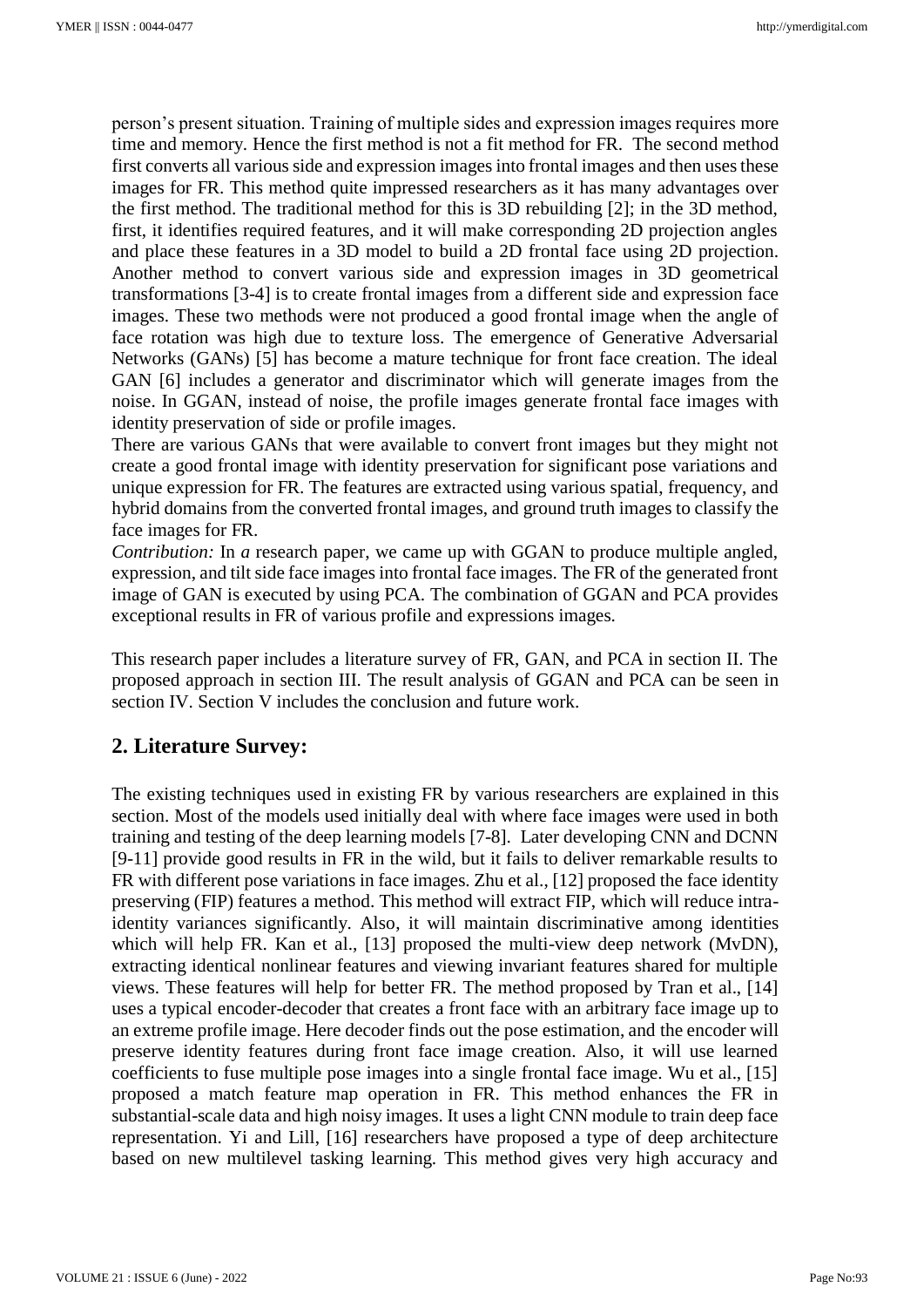performance in more considerable pose variation and different light illumination conditions.

Zhai and Zhai [17] proposed a distinctive protected GAN architecture. It used an encoder to compress authentic images and then convert them into restrictive GAN and a vector. By use of joint loss, it will calculate loss against the discriminator. This method used GAN to convert the front face image. Póka and Szemenyei [18] have proposed GAN, which will use the data augmentation method to reduce generator loss. In this method, GAN is used to convert profile images into frontal images. Xia et al., [19] Proposed Local and Global Perception Generative Adversarial Network. In local Perception, it extracted local identical features and produced some vital faces. Global Perception studies global statistics to preserve facial expressions. Cascading both local and international Perception leads to excellent front face creation from different rotational profile images. Huang et al., [20] proposed a Two Path Generative Adversarial Network, in this, the researcher's used two paths to generate a front face image from a side face. Here the first path is used to extract local features like noses, eyes, mouth, and skin texture; the second path is a global way to remove rough whole facial features with a front facial mask—the two paths were used because researchers assumed that the use of global features retains photo-realistic front face.

Lin et at., [21] proposed PacGAN, in this author made changes in the typical architecture of discriminator in such a way that it checks real or fake images with more than one generated image at the same time; because of this advantage, distribute across all images leads less loss and quick training of generator. But the problem with this method is the damage is very high when the model collapse problem occurs.

Yin et al., [22] proposed dual attention GAN, in this method author, extracts all identical local features like eyes, noise, etc., from the profile image then these features merge into a mask front face to create a front face from the profile face. Here it consumes more time to create a masked front face image. Chen et al., [23] proposed a Cooperative Dual Evolution-based Generative Adversarial Network (CDE-GAN). This architecture merges the dual progress of the generators and discriminators into an amalgamated adversarial outline to demeanor real adversarial multi-objective optimization. CDE-GAN divides the problem into two, one is the generation, and the other is discrimination these problems solve by using detached E-Generators and E-Discriminators. A soft algorithm is used for a trade-off among E-Generators and E-Discriminators to develop a stable exercise for CDE-GAN. Sukanya and Pallavi [24] proposed principal component analysis (PCA) for FR. In this method, the authors created subspace or free space, which reduced the set of feature vectors. These feature vectors find eigenface with low errors in various illuminations but have a high error rate in high pose variation profile images.

Navya and Pnrl [25] proposed geometric-based PCA. This method it identifies different fiducial points in the face and compares them for effective face retravel. Later they used the PCA algorithm for fusion with a geometric approach for FR. Eyad et al., [26] proposed PCA with the Euclidean method, square Euclidean method, and city block distance method. Here PCA is used to extract the principal features and other three distance methods used for FR based on those distances. This method has good accuracy for different illumination faces and small rotational side images but not for high tilt profile faces. Maliha et al., [27] proposed projection self-space PCA. This paper mainly focuses on reducing ample storage space into small by selecting principal features. Here it uses a wide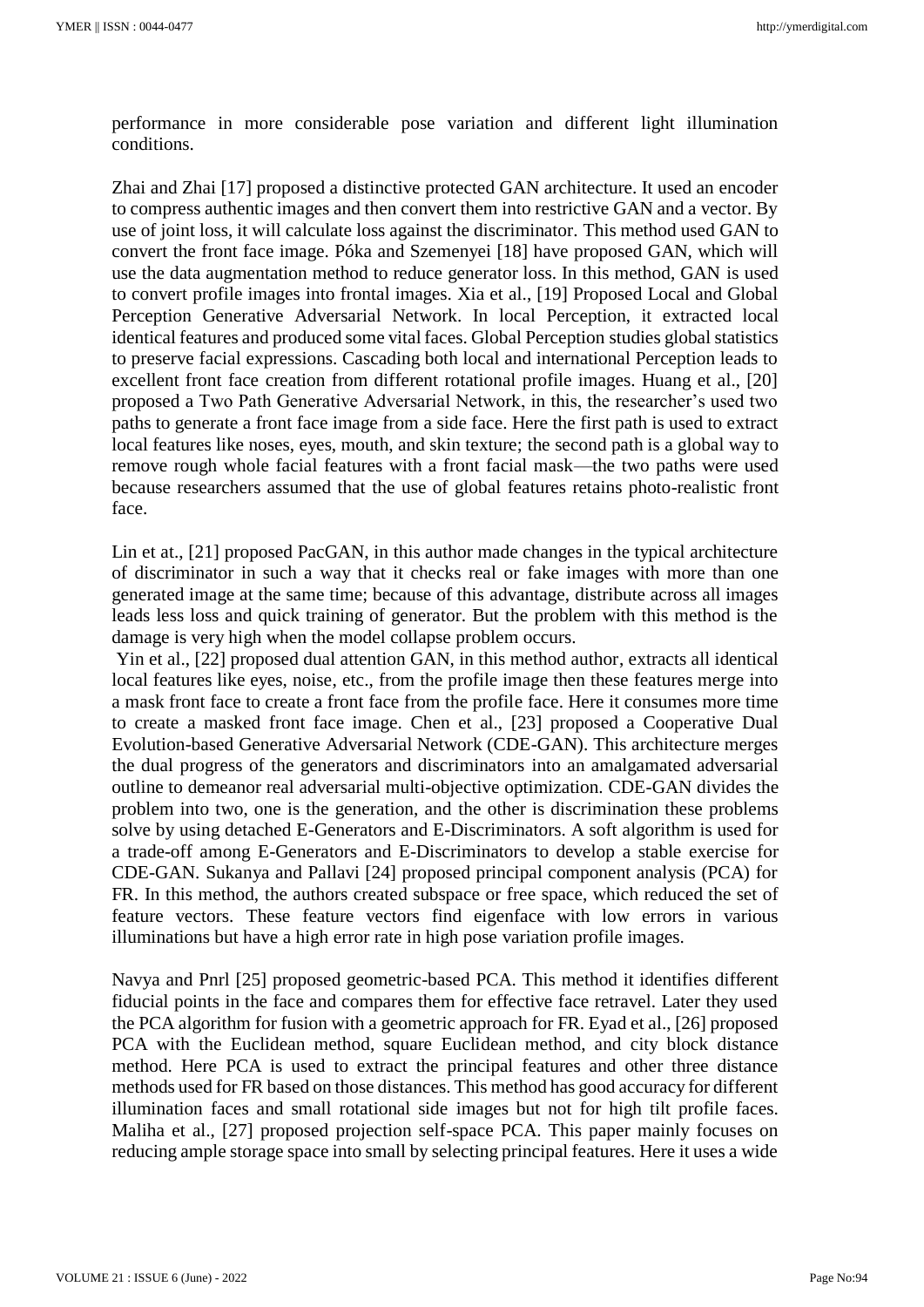1-D pixel vector from a 2-D face picture for FR using PCA. The correct space is determined by the use of covariance matrixes from their own vectors.

In summary, some good FR models for different illumination and expressions, are proposed by different researchers, but many modules fail to produce a good result in FR for various rotational profile face poses. Here in this paper, the novel approaches of GAN and PCA are used to address the existing problems for better architecture for FR.

## **3. Proposed Approach**

In this paper, we combined two methods viz., one is the conversion of tilt, and different angle rotational side face images into frontal face images using GGAN and the second one is the PCA technique for features to develop an effective FR system as displayed in figure 1.



**Figure 1. Projected FR with G-GAN and PCA**

### **3.1 Face Datasets:**

The proposed model is tested with public datasets such as Multi-PIE [28], ORL [29], and Indian male and female database [30] for both training and testing.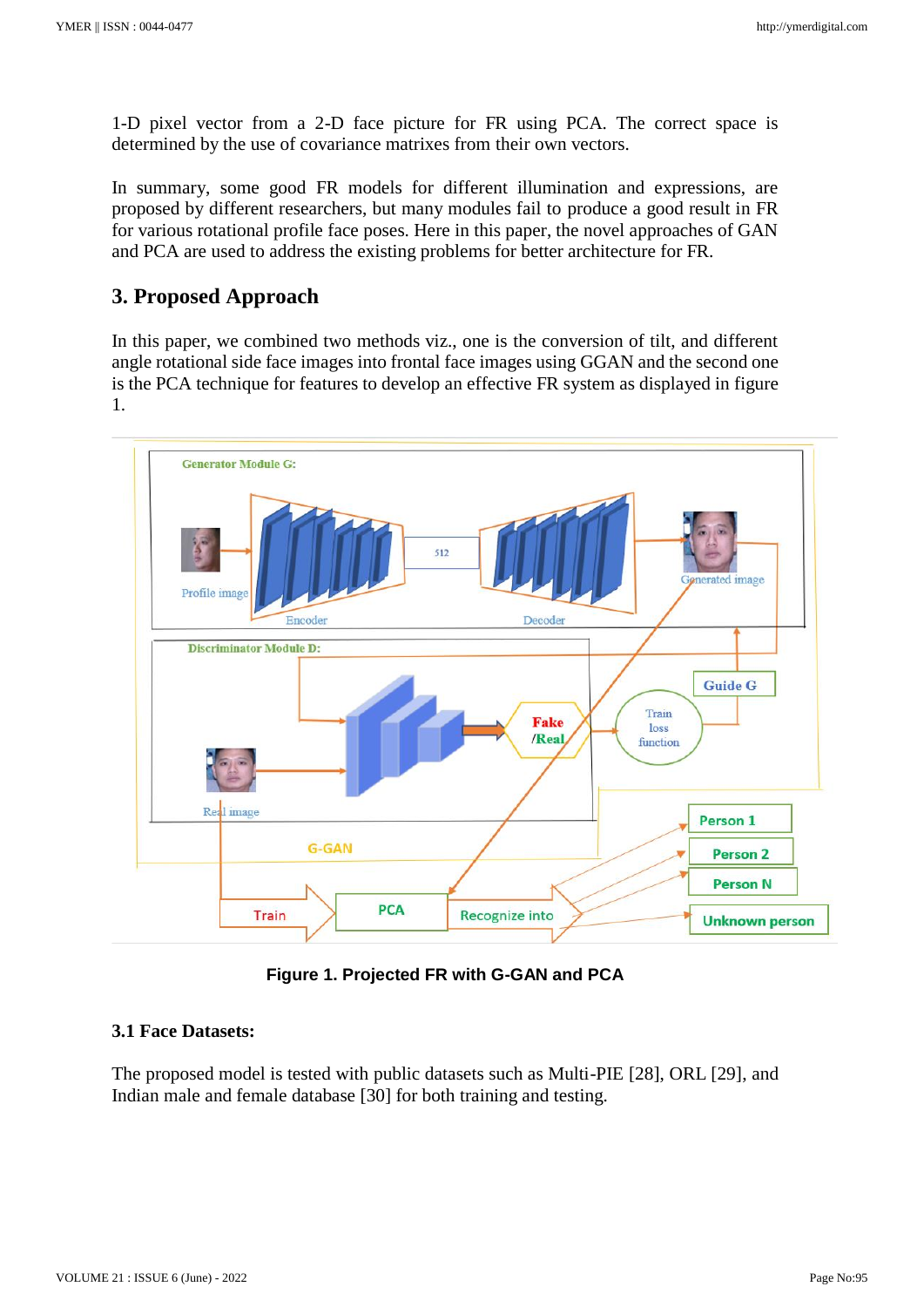### **3.1.1 Multi-PIE face dataset:**

The face database has a total of 750,000 images from 337 different persons who captured images during four sessions over a five-month period. Each image of a person was taken from 15 angles and 19 illumination conditions with a variety of facial expressions. In this chapter, only 100 different persons with 520 different images are used. Each face image in the dataset has a size of 128X128. Figure 2 shows the Multi-PIE dataset face image samples of four persons.



**Figure 2 The Multi-PIE Dataset face images of four people [28]**

### **3.1.2 ORL database:**

It has 40 individuals with ten images of each with different facial expressions like open or closed eyes, smiling or neutral, sad or happy, etc., and facial rotation. All person's images were taken at different times with varying light intensities. All photos were in grey colour with 92x112 pixels and 256 gray levels per pixel as shown in figure 3.



**Figure 3. The ORL dataset face images of 6 persons [29]**

### **3.1.3 Indian Male database:**

The Indian Male face database has a total of 220 images from approximately eleven distinct images of each of 20 different persons. Each image of one person has various facial orientations and expressions same as the Indian Female face database on the white background. Each face image in the database has a size of 480X640 pixels. Figure 4 shows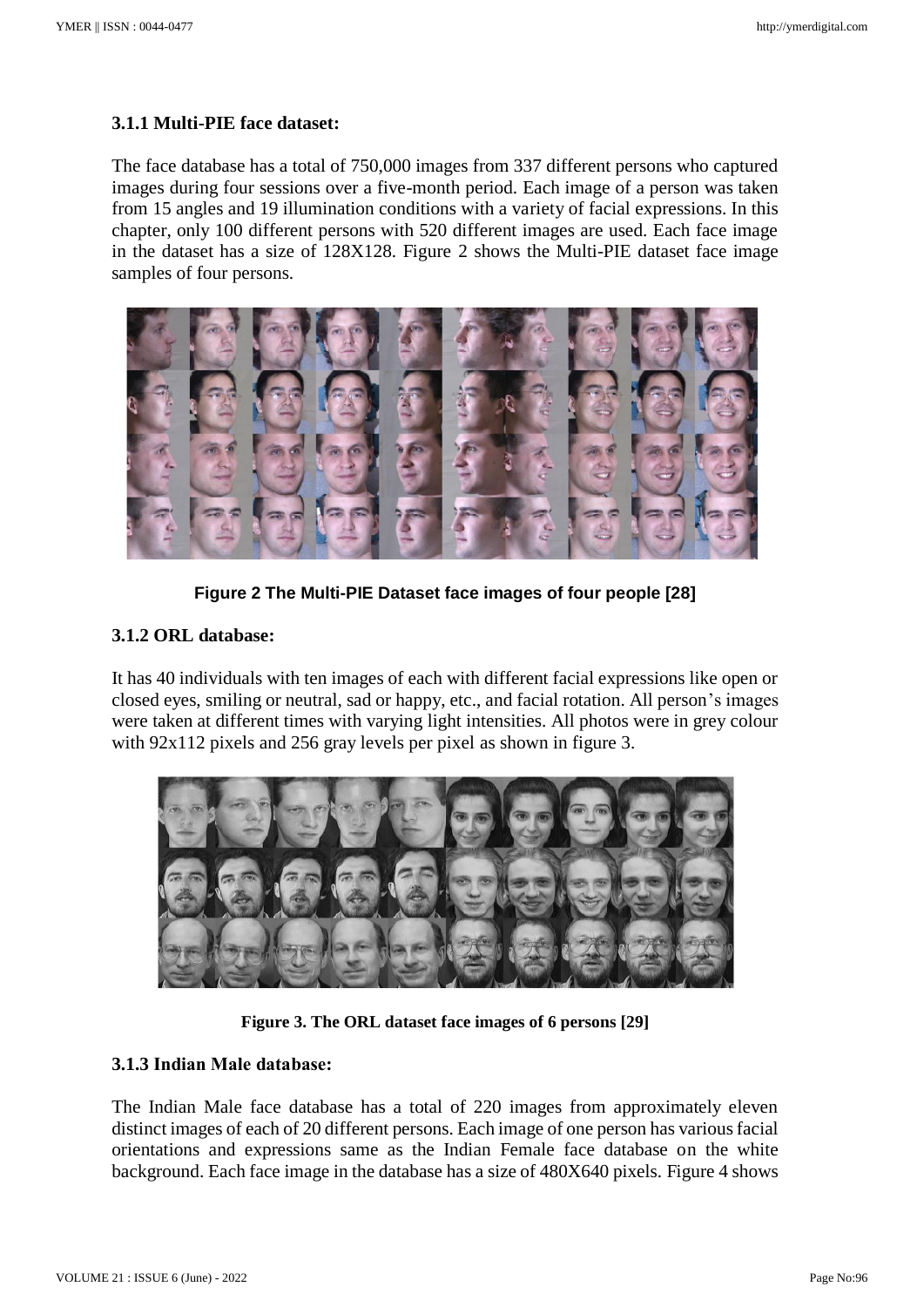### the Indian Male dataset sample face images of four persons



**Figure 4. The Indian Male dataset face images of four people [30]**

### **3.1.4 The Indian Female Face Database [30]**

The Indian Female face database has a total of 242 images from approximately 12 distinct images of each of 20 different persons. Each image of one person has various facial orientations and expressions with smiles, laughter, sadness, disgust, and neutrality on the white background. Each face image in the database has a size of 480X640 pixels. Figure 5 shows the Indian Female dataset sample face images of four persons.



**Figure 5. The Indian Female dataset face images of four people [30]**

#### **3.2 Proposed G-GAN Architecture:**

The G-GAN has generation module *G* which generates photorealistic, identity preserving frontal face images from various multiple angle tilt pose variations face profile images and discriminator module *D* which is used to guide generator G to generate authentic images similar to ground truth images. Initially, train *D* with ground truth actual frontal images, later received output images by *G* module is connected to *D* to identify a created image is real or fake, based on discriminator observation on the generated image of *G* and ground truth actual frontal image. The generator module *G* always attempts to create a real ground truth image to fool *D* and *D* to distinguish between the ground truth real image and generated fake image.

#### **3.2.1 Generator Module (G) Architecture:**

The *G* module is having both an encoder and decoder similar to a classical generator. The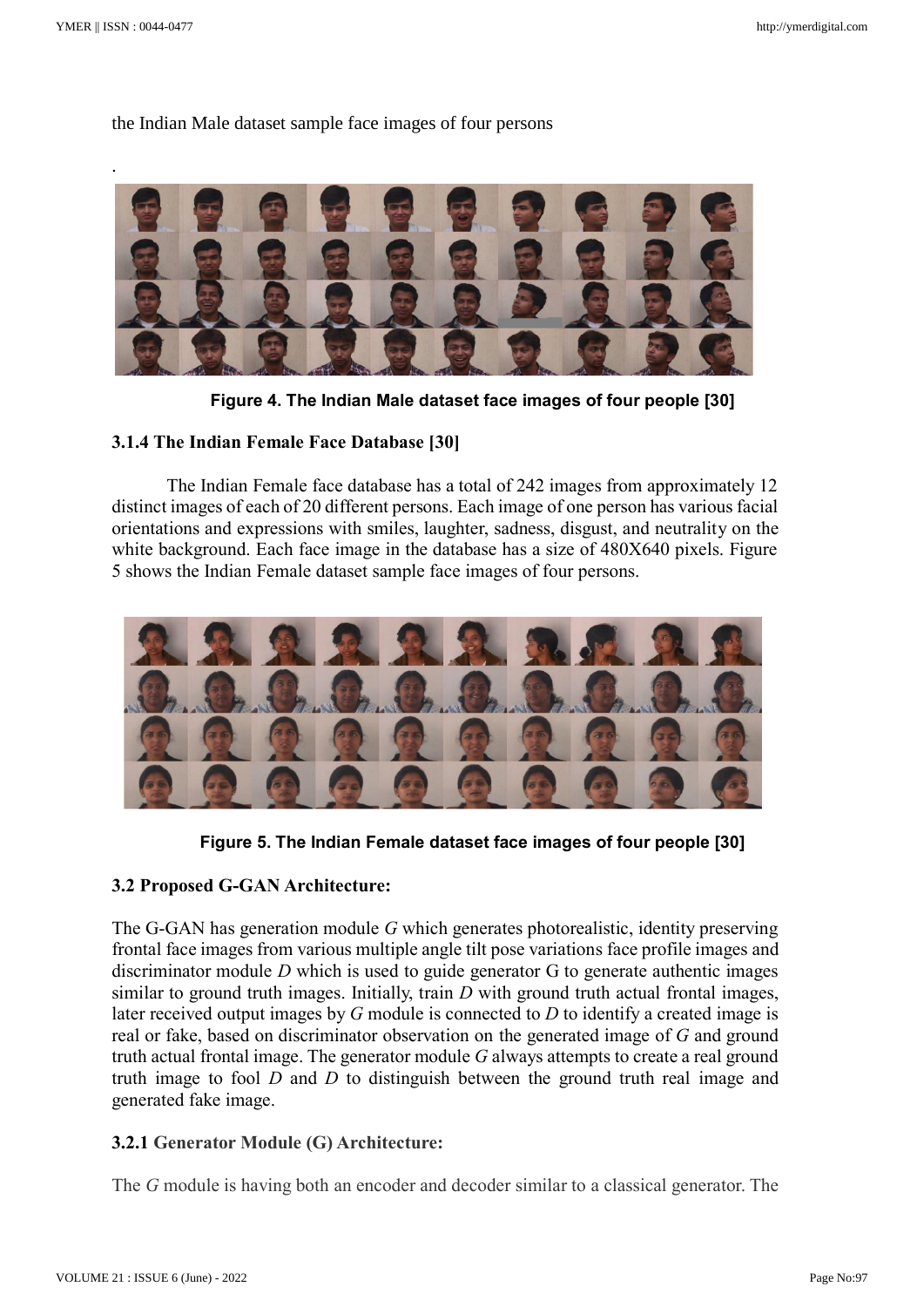objective of the generator encoder is to pull out the features from 128x128 input profile images ie., the height of (H), and width (W) of images, which have a 6-layer Deep Convolutional Neural Network (DCNN). The network architecture of the *G* encoder is shown in table 1.

| Layers                 | Input             | Filter/<br>Stride/P<br>ad | Output size |
|------------------------|-------------------|---------------------------|-------------|
| Conv <sub>0</sub>      | 128*128*          | 4/2/1                     | 64*64*16    |
| Conv1                  | З                 | 4/2/1                     | 32*32*32    |
| Conv <sub>2</sub>      | Conv <sub>0</sub> | 4/2/1                     | 16*16*64    |
| Conv <sub>3</sub>      | Conv1             | 4/2/1                     | 8*8*128     |
| Conv4                  | Conv <sub>2</sub> | 4/2/1                     | 4*4*256     |
| Conv <sub>5</sub>      | Conv <sub>3</sub> | 4/2/1                     | $2*2*512$   |
| <b>BatchNor</b><br>m2d | Conv4             |                           |             |
| ReLU                   |                   |                           |             |

**Table 1: The network architecture of the** *G* **encoder**

In the encoder, 2-D convolution is used with a kernel size of 4 in order to do convolution and extract identical unique face features from the input profile image. The filter will move 2 columns and 2 rows while doing convolution for each kernel for the same reason, a stride size of 2 mentioned. In order to fit the feature extracted matrix with mentioned image size, a model used padding of zeros in columns and rows of feature matrix during each convolution. The height of the image (H) is based on the kernel, stride, and pad sizes, it is calculated using the formula  $H=$  ((Input image height-Kernel size+2\*pad)/stride) +1. Same way width (W) of image is calculated using formula  $W=$  ((Input image width-Kernel size+2\*padding)/stride) +1. After each convolution layer batch normalization [31] is in order to standardize inputs to the next convolution layer which leads to increased training speed and reducing generalization errors. The later proposed model is activated using Rectified Linear Unit (ReLU) [32] in order to reduce feature dimensions to eliminate features that have less importance. The extraction of identical photo-realistic features by reducing image size leads to preventing the overfitting of the encoder module.

The decoder of the *G* module has 5-layer deconvolution neural network which performs a reverse operation to the encoder of the *G* module. The output of the encoder which is a 512-dimensional vector is given to the decoder to recontact a frontal image with a photorealistic and preserve the identity of the real frontal face image. The decoder architecture is shown in table 2. Similar to the encoder the batch normalization function is used to standardize inputs during each deconvolution layer and Rectified Linear Unit (ReLU) to remove some of the less important features. In the end, the decoder is activated using a hyperbolic tangent function (tanh) which takes all real values and converts them from -1 to 1 similar to the sigmoid function.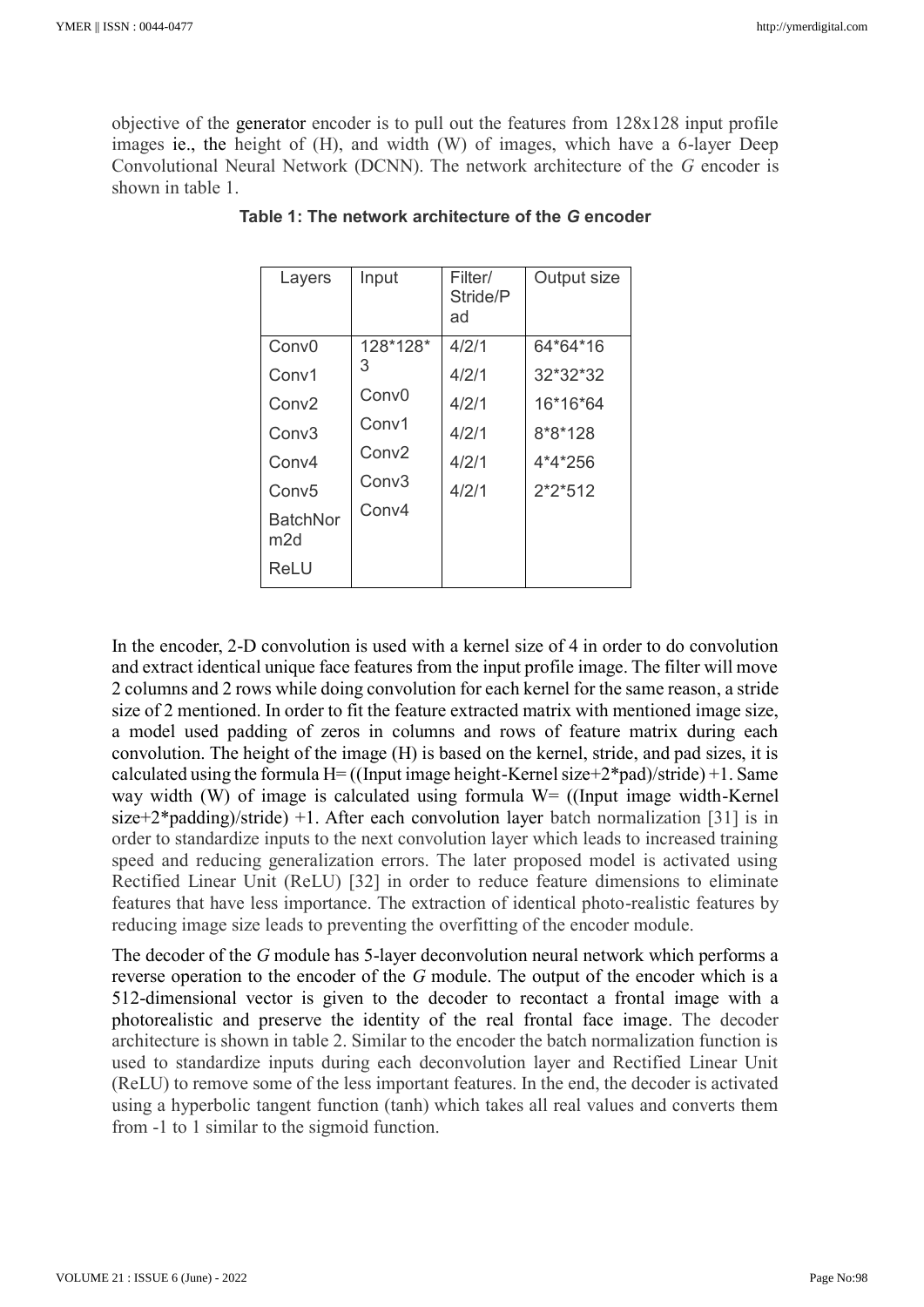| Layer              | Input             | Filter/<br>Stride<br>/Pad | Output size |
|--------------------|-------------------|---------------------------|-------------|
| Dconv0             | Conv <sub>5</sub> | 4/1/0                     | 4*4*256     |
| Dconv1             | Dconv0            | 4/2/1                     | 8*8*128     |
| Dconv <sub>2</sub> | Dconv1            | 4/2/1                     | 16*16*64    |
| Dconv3             | Dconv2            | 4/2/1                     | 32*32*32    |
| Dconv4             | Dconv3            | 4/2/1                     | 64*64*16    |
| Dconv <sub>5</sub> | Dconv4            | 4/2/1                     | 128*128*3   |
| BatchNorm<br>2d    |                   |                           |             |
| ReLU               |                   |                           |             |
| Tanh               |                   |                           |             |

**Table 2: The network building of the decoder**

#### **3.2.2 Discriminator Module (D) Architecture:**

It is a seven-layer DCNN network as reviled in table 3, it guides the generator *G* module in order to create a photo-realistic identity preserving the frontal image. By using ground truth real frontal images to train the *D* module initially to know what a real face looks like. As mentioned in table 3 convolution will use filter size of 3 to re-extract features using a stride of 2 and padding of 1. In the *D* module, the Leaky ReLU activation function is used after each CNN layer in order to increase the speed of the training process and maintain zero slop parts. Also, for each CNN layer, the batch normalization function is used to standardize inputs to the next CNN layer to accelerate the training process. The sigmoid function is used as a decision-maker in the discriminator. If the output of the Sigmoid function is 1 then it is a real image else Sigmoid is 0 then the discriminator output is a fake image. The aim of the classical discriminator is to differentiate the real image and fake images. In GAN's generator and discriminators compete with each other in order to produce good results. If the discriminator is more powerful then it identifies all generated images are fake images based on this it guides the generator to generate images similar to real images. If the generator is more powerful then it will fool the discriminator by making a fake image as a real image, also generator interim train the discriminator to identify fake images as fake. In this way, *G* and *D* challenge each other and guide each other to carte photorealistic identity preserving images.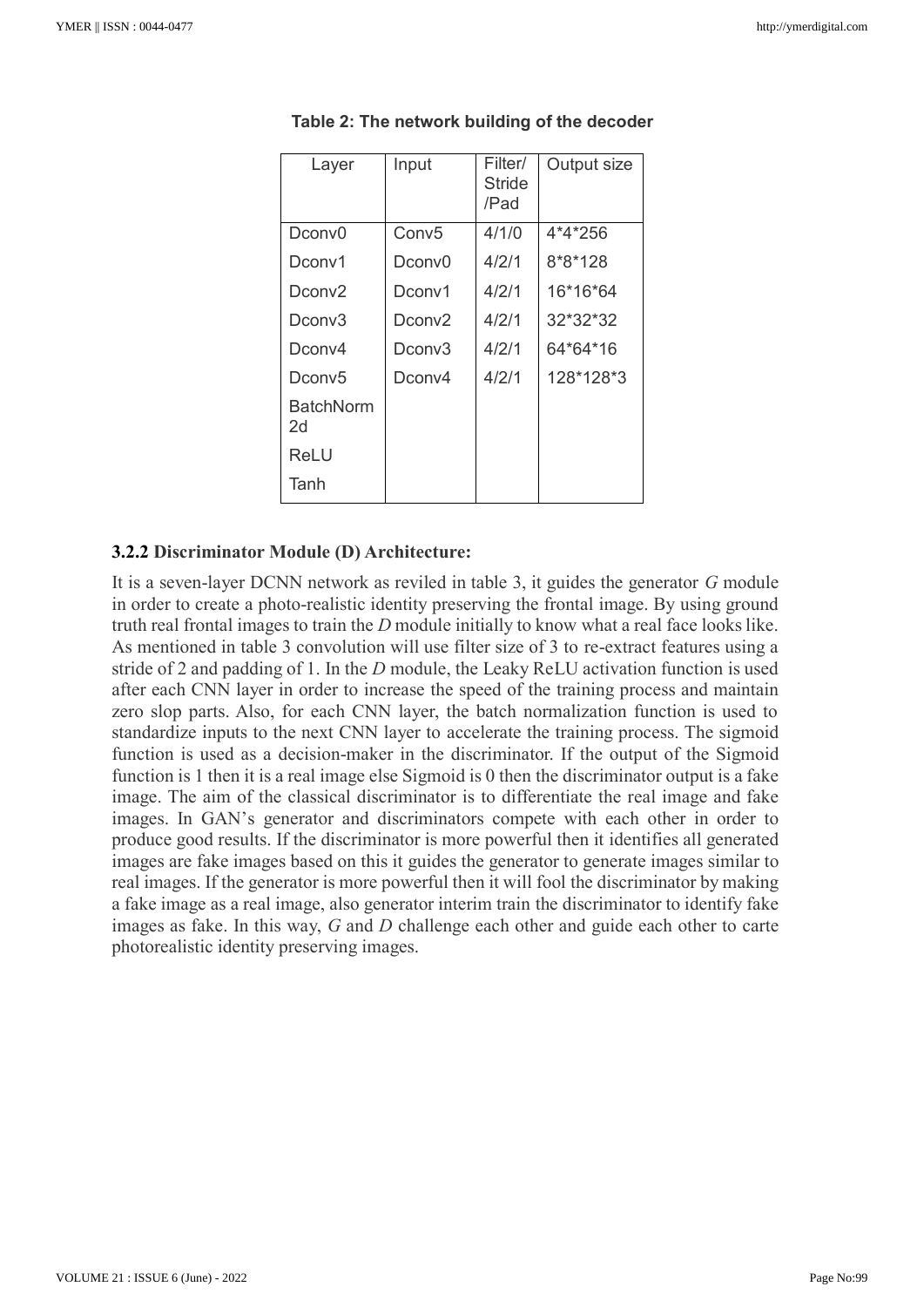| Layers            | Input             | Kernel<br>/Stride<br>/pad | Output<br>size |
|-------------------|-------------------|---------------------------|----------------|
| Conv <sub>0</sub> | 128*1             | 3/2/1                     | 64*64*16       |
| Conv1             | $28*3$            | 3/2/1                     | 32*32*32       |
| Conv <sub>2</sub> | Conv <sub>0</sub> | 3/2/1                     | 16*16*64       |
| Conv <sub>3</sub> | Conv1             | 3/2/1                     | 8*8*128        |
| Conv4             | Conv <sub>2</sub> | 3/2/1                     | 4*4*256        |
| Conv <sub>5</sub> | Conv <sub>3</sub> | 3/2/1                     | $2*2*512$      |
| Conv <sub>6</sub> | Conv4             | 3/2/1                     | 1              |
| BatchNorm2d       | Conv <sub>5</sub> |                           |                |
| LeakyReLU         |                   |                           |                |
| Sigmoid           |                   |                           |                |

**Table 3: The network structure of the discriminator**

#### **3.2.3 Loss Function:**

The method uses two loss functions, one is Mean Square Error (MSE) and the other one is the Mean Absolute Error (MAE). The objective of MSE is to find image frontalization loss by optimizing this error generator to convert the profile image to the front image without identity preserving the profile image. In order to preserve the identity of the image, MAE is used. Training of this error leads to preserving identical parts of the profile image in the frontal image. So, a combination of these two images leads to the creation of a frontal image with the same photorealistic of the profile image. The formula for MSE is provided in equation 1.

$$
M(a, b) = M = \{m_1, \dots, m_N\}^T, \quad m_n = (a_n - b_n)^2 \tag{1}
$$

 $M(a, b) = MSE$ 

M is the mean of m  $_1$ , m  $_2$ , m  $_3$ .... m  $_N$ 

N=Batch size (Total number of images)

 $m_1, m_2, m_3, \ldots, m_N$  = mean of 1<sup>st</sup> image,  $2<sup>nd</sup>$  image.... Nth image

 $a_n$ = Discriminator inputs

 $b_n$ = Discriminator outputs

n= 1 to max image pixel values

MSE will be trained during the training of both the generator and discriminator. While training the generator module  $a_n$  is the output of the generator and  $b_n$  is one to fool the discriminator to consider generated fake image as a real image. This loss will be *L1* loss.

During the training of MSE, the discriminator module will use two output values that are during training of real image will use output value as 1, and input values are ground truth real image features. Here targeted output value is one because the discriminator is trained for the real image and it has to identify as a real image that is the output of the discriminator as one. Similarly, while training fake images, the targeted output is zero as a discriminator to classify generated images as fake images, here input is profiled image features. Adams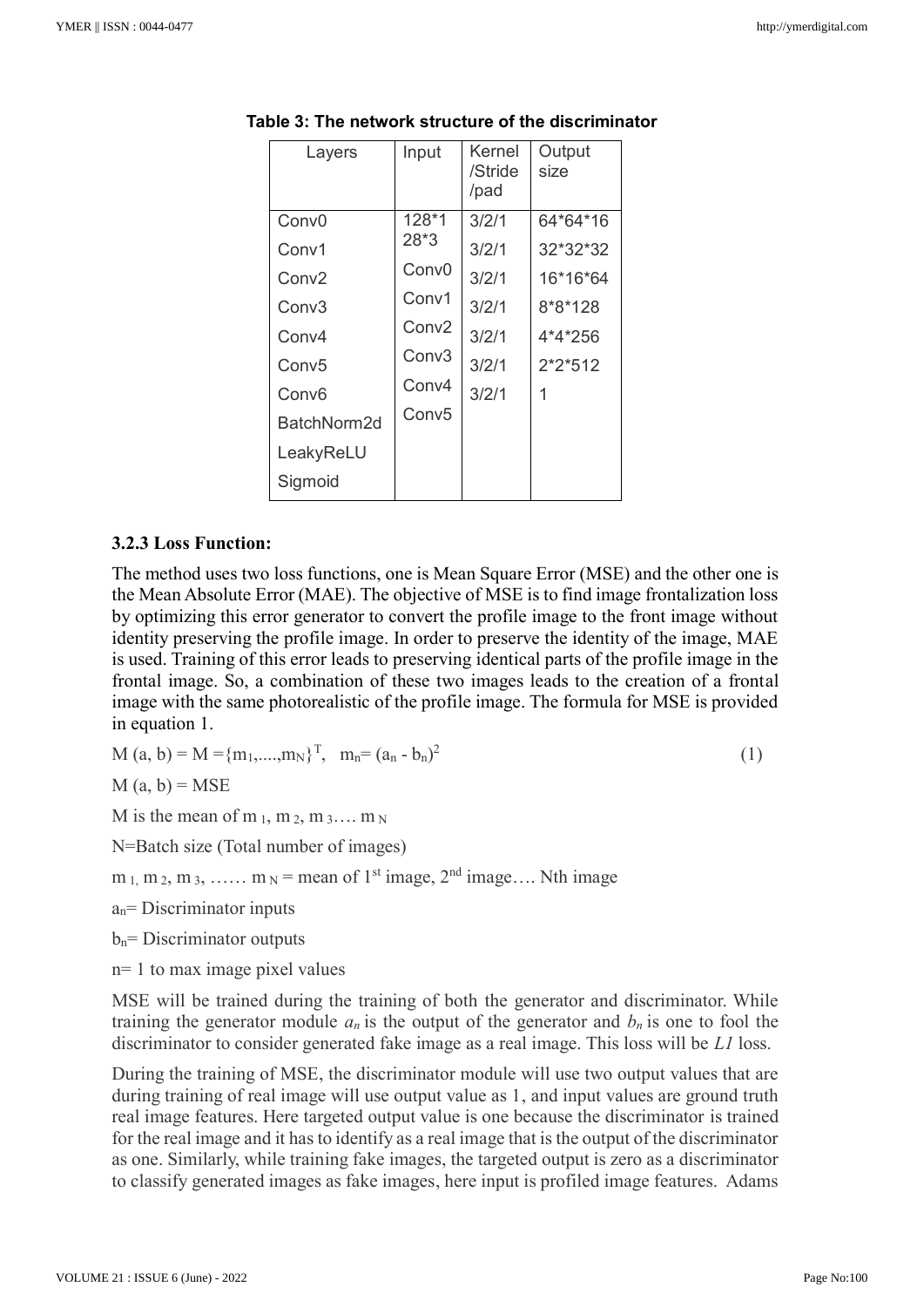optimization algorithm is used to optimize the weights and errors during training *D* and *G*.

In order to make sure identity preservation in the frontal image an absolute mean error *L2* loss is used given in equation 2 and absolute square loss that is *L3* loss in equation 3. These two *L2* and *L3* loss functions preserve the features of profile images in the frontal image.

 $L2 =$  mean (absolute (real face-fake face)) (2)

L3=mean (power ((real face-fake face),2))  $(3)$ 

Here *L2* will find out a change in pixel values of real and fake face images with mean. *L3* will find power changes in pixel values of the real and fake image with mean. The final error will be calculated using equation 4.

$$
Error GAN = Weight1 * L1 + weight2 * L2 + weight3 * L3
$$
\n(4)

Where, Initial values for weight $1 = 0.001$ ,

weight $2 = 1$ , weight $3 = 1$ .

#### **3.3 Principal Component Analysis [33]**

It is an unsupervised learning algorithm with a statistical approach that is widely used in data analysis, as here it reduces dimensions in order to use data economically and select the principal values for making a predictive model [34]. The PCA uses the approach of eigenfaces, it first locates and tracks face images then it compares these features to unknown faces to classify faces.

#### **3.3.1 PCA Algorithm**

It is an orthogonal linear transformation that transforms the information to a new coordinate system such that the greatest variance by some scalar projection of the information comes to lie on the first coordinate called the first principal component, the second greatest variance on the second coordinate, and so on. It transforms a large set of variables into a smaller one that still contains most of the significant information of the large set.

It is used to find the vectors in the face image that have a one-dimensional eigenvector called eigenface and these eigenfaces are the principal components. The NxN image is converted into a column  $1xN^2$  vector. If *P* images then each image is represented as  $Q_1$ ,  $Q_2$ .... $Q_P$  vectors. All these P images will convert into  $1xN^2$  column vectors and be placed in the  $PxN<sup>2</sup>$  matrix. After conversion, calculate the mean face as given in equation 5.

$$
\mu = (1 \div P) \sum_{i=1}^{p} Q_i \tag{5}
$$

Then calculate the mean-centered image by subtracting the mean value calculated in equation 5 with each column image vector as shown in equation 6.

 $\Theta i = Oi - \mu$  (6)

Then matrix *X* will set all mean-centered images ie., the output matrix of the above calculation.

 $X=[01 02 ... ... 0p]$ 

The covariance matrix using C= X  $X<sup>T</sup>$  with N<sup>2</sup> x N<sup>2</sup> dimensions is computed, then eigenvalues and eigenvectors are computed. These eigenvectors are the main features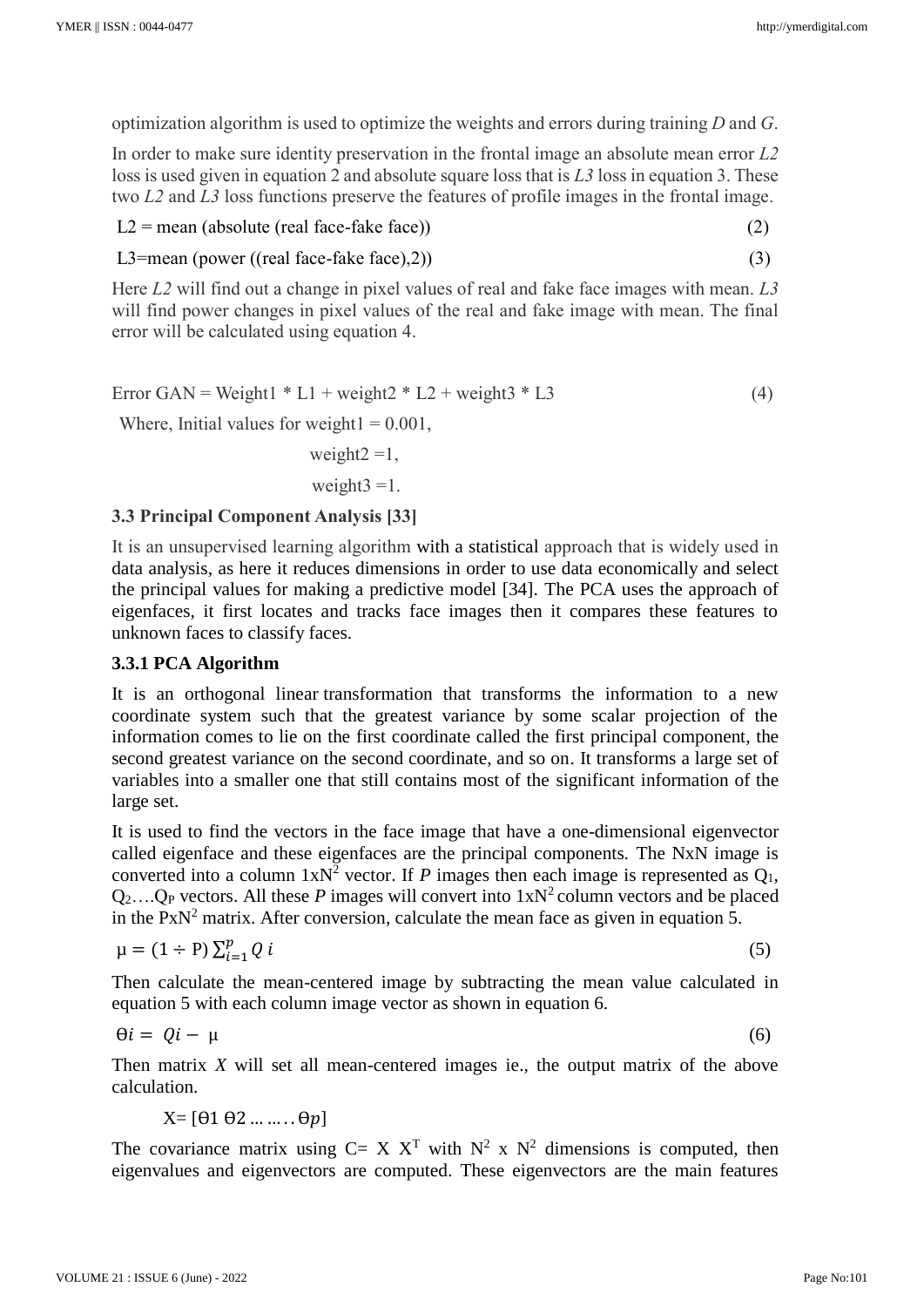extracted from the image and all features are not required, hence reducing dimensions up to fifteen percent ie., up to value *Y*, these features are the principal components that represent in subspace. In order to find principal components will add all eigenvalues and multiply these eigenvalues by 0.9 this value will store in *S*. Later will sum eigenvectors up to *S*. These summed eigenvectors up to *S* are the principal components this called eigenface of matrix U with the size of  $N^2 \times Y$ . It means the dimensions of matrix reduced from  $N^2$  x  $N^2$  to  $N^2$  x Y in matrix *U*. Now will find a new matrix which will have eigenface in column vector using equation 7.

$$
Subspace = \Theta^{\mathrm{T}} \, U \tag{7}
$$

It will be a matrix of size P x Y where *P* is the number of images and *Y* is the principal components of those images and this is the subspace again will calculate the mean of each column in order to recognize the test image.

The following are the facial reorganization steps used using PCA in our proposed model.

- 1. Get frontal face images of the training set and give them to the discriminator during G-GAN frontalization. Only one frontal image of each person is used for training which leads to saving a lot of time and memory. Then compute the mean face image.
- 2. Find the deviation of each training image from the mean value calculated in step 1
- 3. Calculate eigenvalues and eigenvectors of the covariance matrix from that obtain face space by reducing dimensions.
- 4. Record projected mean of centered images in face space
- 5. For testing capture test images in this case test images were G-GAN generated images these are frontal images from profile side images. Repeat steps 1,2,3 and 4 for all test images.
- 6. Now calculate all mean differences of train face space and test face space.
- 7. The test image classifies to the minimum mean difference among the training images
- 8. Fix the threshold and compare it with the minimum mean difference among the training images, if the threshold exceeds then it will classify as an unknown person else known person.

# **4 Result Analysis:**

The exploration of the proposed model is based on two methods viz., (i) the use of G-GAN to convert different angled profile test images into frontal face images and (ii) the face recognition is based on the PCA technique of G-GAN generated frontal images and frontal face images stored in the database.

### **4.1 Experimental Training and Testing Approaches:**

The Multi-Pie, ORL, Indian male and female datasets are considered and observed many profile images with different illuminations, expressions, and face rotation. The G-GAN is trained and saves the model with all datasets of individuals with frontal face images without using profile side-angled test face mages. The proposed model is implemented using python programming in Google Co-lab with PyTorch. With Graphical Processing Unit (GPU) of NVIDIA GeForce Gtx and Pytorch data loader. Face recognition uses PCA on test and trained face images to obtain features. These recognition parts are implemented using python3, NumPy, and OpenCV.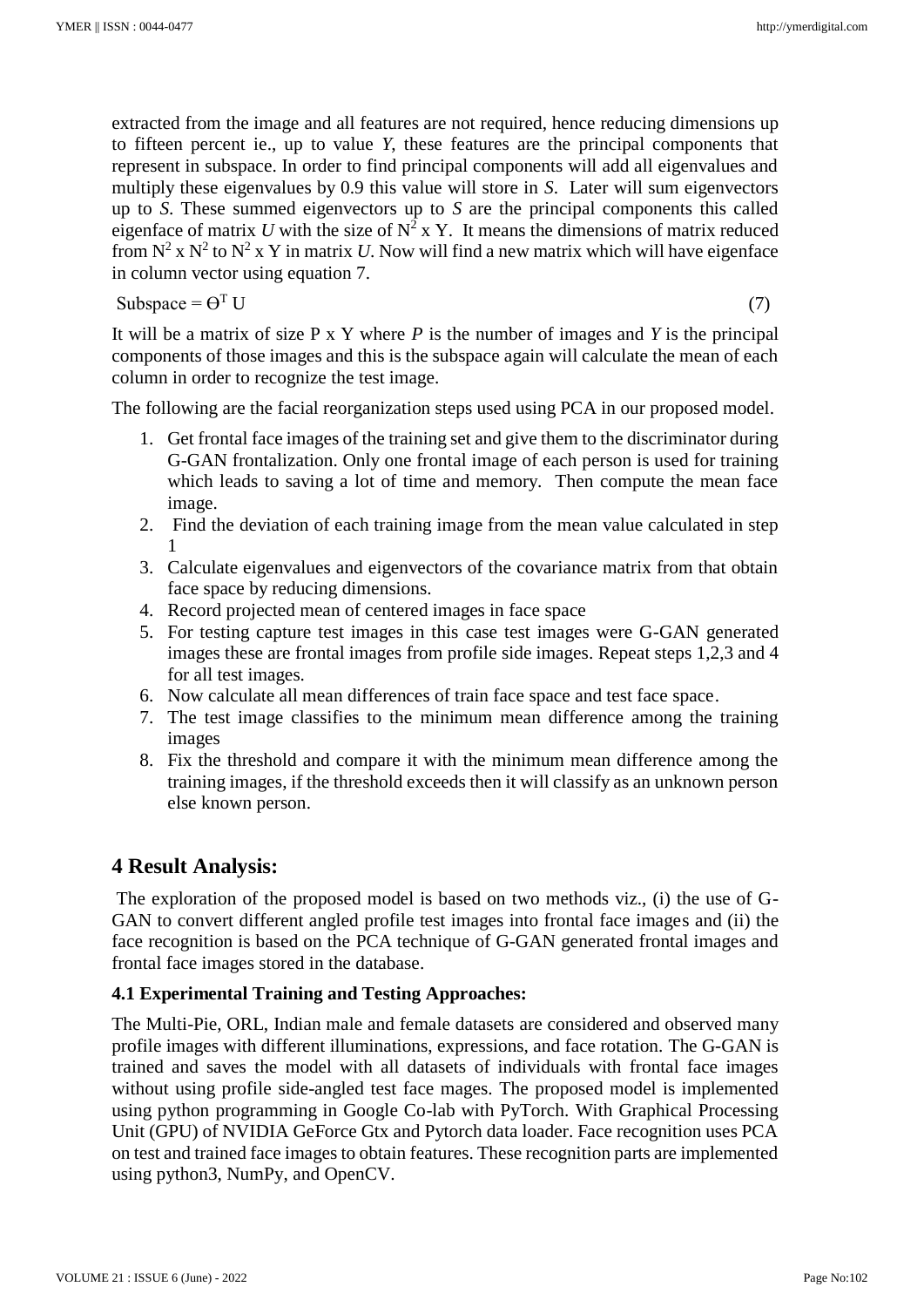#### **4.2 Visual Qualitative Result:**

In this section, the visual quality of the frontal images generated by G-GAN from different angled rotation profile images is discussed. The G-GAN is tested with Multi-PIE, ORL, Indian male, and Female datasets. The results of these datasets are revealed in figures 6, 7, 8, and 9. The profile images with various angled rotations are shown in Figure (a). The frontal images generated by G-GAN are shown in Figure (b). The ground truth frontal images are shown in Figure (c). It is observed that the visual quality of generated images is very good, and also these images are almost the same as ground truth images.



**Figure 6. Results of G-GAN for Multi-PIE Dataset (a) Profile image, (b) Generated image (c) True images** 



**Figure 7. Results of G-GAN for ORL Dataset (a) Profile images (b) Generated images (c) True images**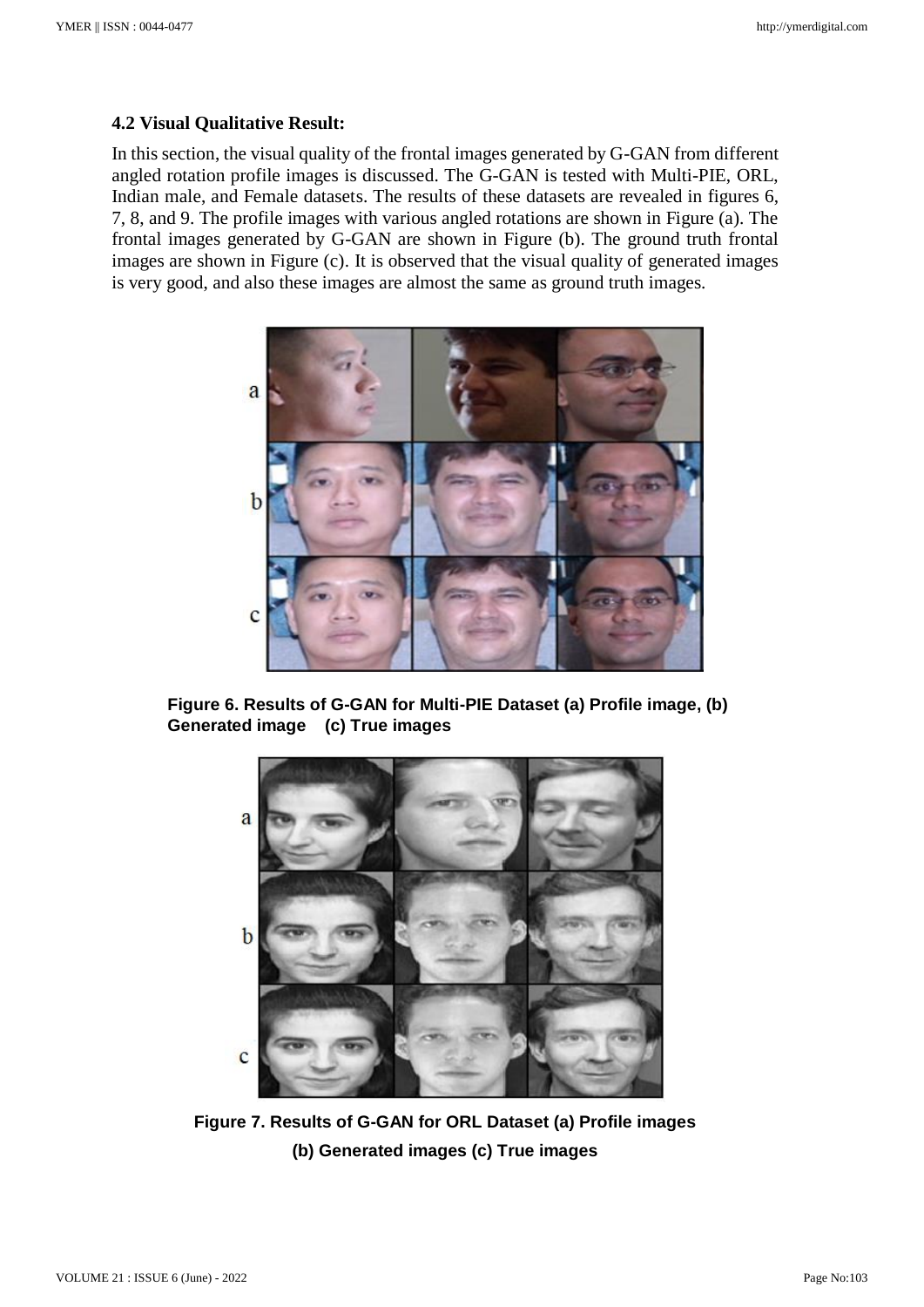

**Figure 8. Results of G-GAN for Indian male Dataset (a) Profile images, (b) Generated images (c) True images**



# **Figure 9. Results of G-GAN for Indian Female Dataset (a) Profile images, (b) Generated images (c) True images**

### **4.3 Face Recognition Evaluation:**

The process is a challenging task as images captured by the camera in real-time have multiple head rotations and tilt angles. The challenging part of classical algorithms is they need huge memory, hardware, and time in order to train a model with the number of variations in multiple head rotations and tilt angles leading to a costly system. Therefore, the proposed model that first converts all randomly captured images into frontal images using G-GAN and then will classify these images with corresponding true images that were used during the training of GAN. The main advantage of the proposed method is the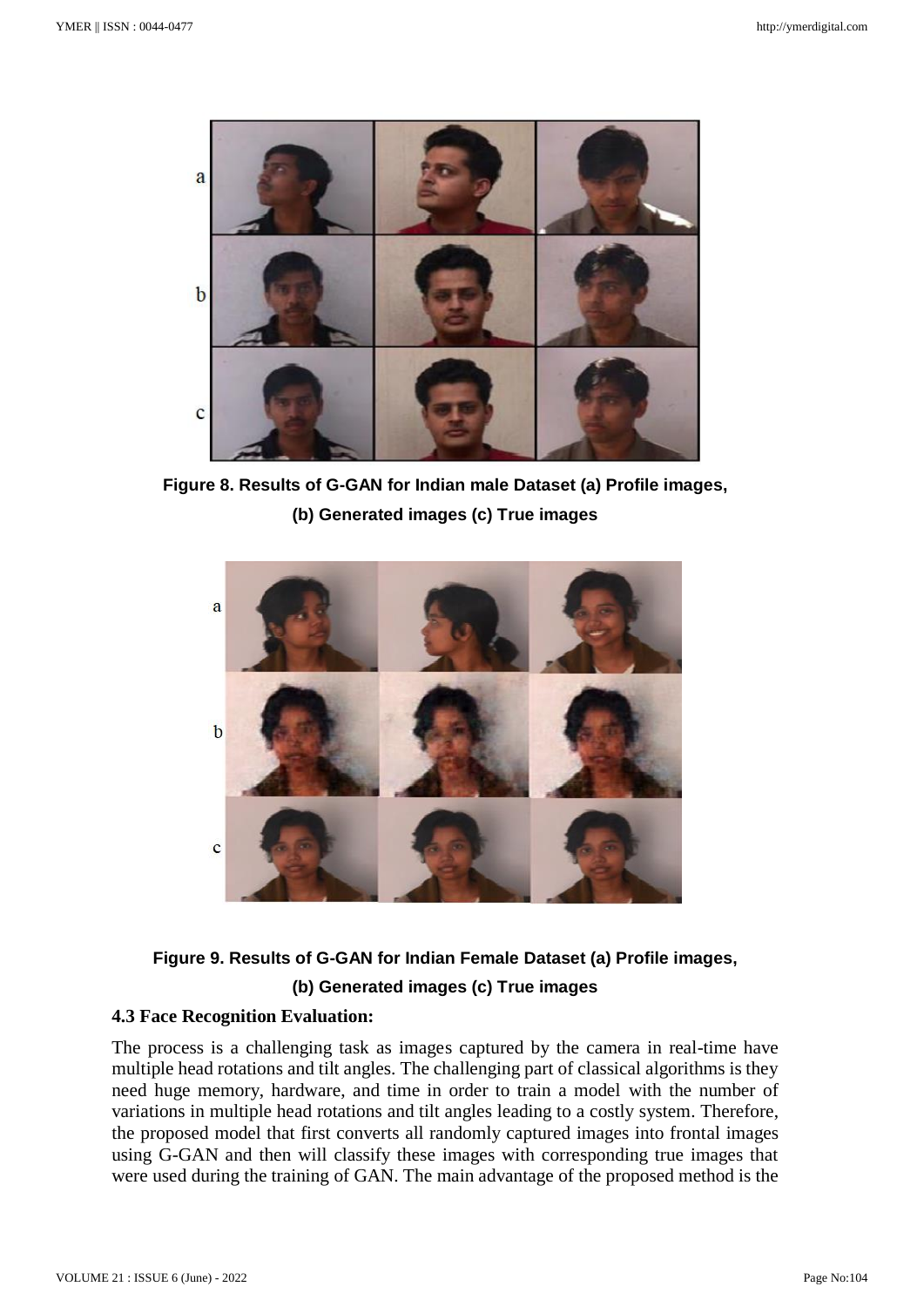training of GAN with ORL, the Indian male and female dataset will be completed in 10 minutes with exceptional photo-realistic images, and training of Multi-PIE will take nearly two hours as it has more images. The saved model was used in the testing of remaining profile images that were not used in training. The converted G-GAN frontal images are used in FR. For the FR part will make individual folders for all persons, the single ground truth frontal face is used during training of G-GAN by placing these images in the corresponding person folder to train PCA. Then will place all converted G-GAN frontal face images from profile faces into corresponding person folders along with some face images which will not be trained during the training of PCA. The proposed model recognizes all persons which used during training and it will classify other persons as unknown persons.

The sample result of the proposed model is shown in figure 10.

```
Total identical Person 19
Total Train Images 19
Total Test Images 59
Unknown Person i.e true rejection rate 3
Correctly matched persons are i.e True recognition rate 56
Wrong matched persons i.e false recognition rate 0
Accuracy 100.0
Total Time Taken for reco: 0.0070490000000000305
Time Taken for one reco: 0.00011947457627119162
Training Time 1.380487
```
#### **Figure 10. Sample ORL dataset FR results**

Table 4 revealed the results of FR using various face datasets. It is seen that the accuracy is maximum and 100% with ORL, however, the accuracy is a little less in the cases of Indian males, females, and multi-PIE datasets since the angle variations are more. The time to train and FR are more with the multi-PIE dataset, since the large dataset.

| Dataset                   | $%$ Accuracy | Time to train in Time for FR in<br>seconds | seconds |
|---------------------------|--------------|--------------------------------------------|---------|
|                           |              |                                            |         |
| ORL                       | 100          | 1.3804                                     | 0.00704 |
| Indian Male and<br>female | 99.23        | 1.1149                                     | 0.00098 |
| Multi-PIE                 | 99.12        | 1.768                                      | 0.00921 |

**Table 4: Sample results of FR in the proposed method**

The accuracy result of FR is compared with other models using ORL dataset accuracy results are seen in table 5. Similarly, the accuracy of the proposed model for the multi-PIE dataset is compared and analyzed with other models as shown in table 6. It is observed that the accuracy of the proposed method is improved compared to the existing techniques with ORL and Multi-PIE datasets. The results are improved as the angled face images are transformed into frontal images using GAN and features are extracted.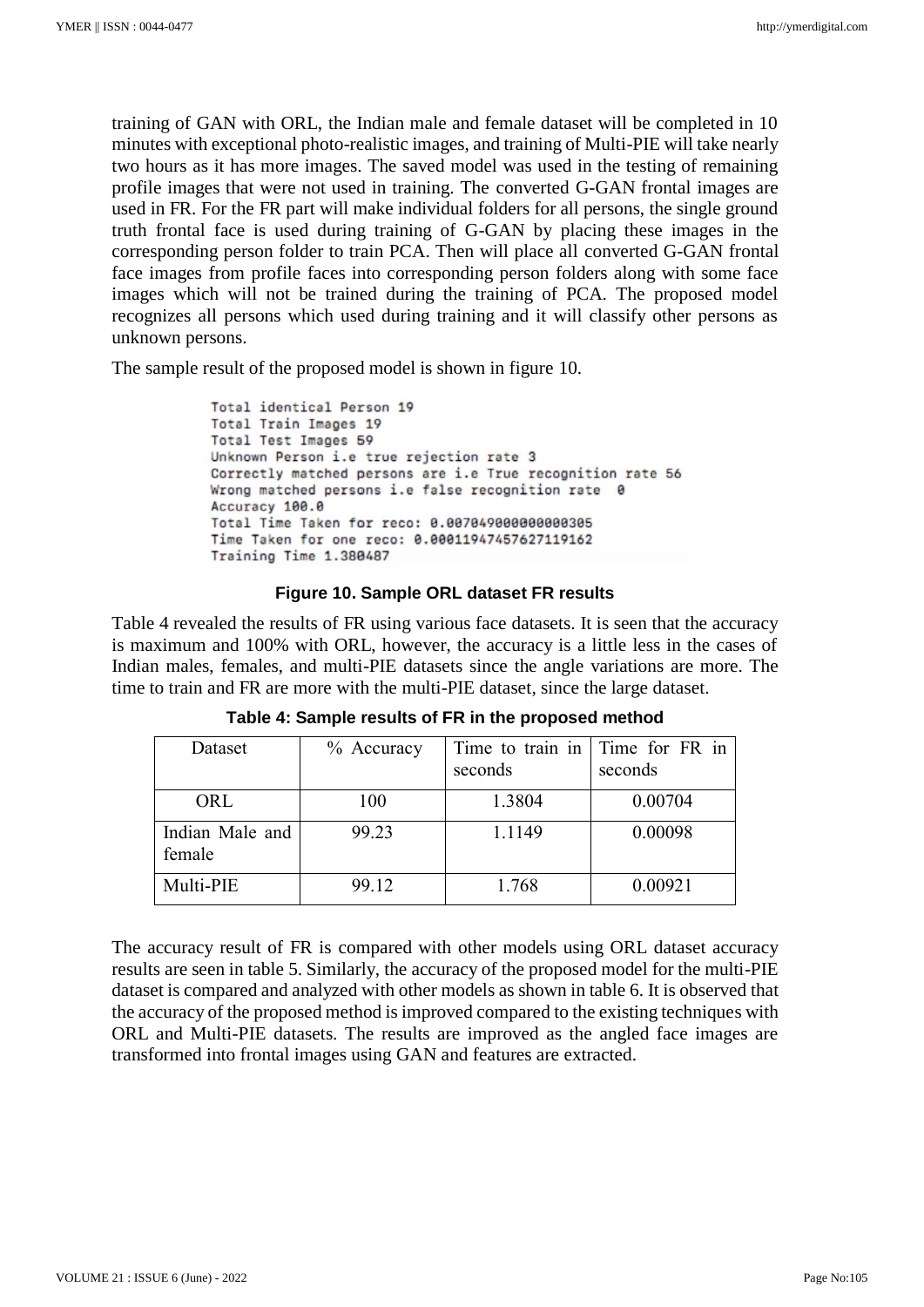| Models       | CNN [35] | LBPH [36] | I2-DPCA [37] | RCM-2DPCA | Proposed  |
|--------------|----------|-----------|--------------|-----------|-----------|
|              |          |           |              | [38]      | G-GAN/PCA |
| $%$ Accuracy | 95.4     |           | 97.5         | 97.2      | 100       |

**Table 5: FR Accuracy of different methods on ORL**

### **Table 6: FR Accuracy of different methods on Multi-PIE**

| Models       | VS2VInetwork | <b>CDEF</b> | <b>CCA</b> | AAMs | Proposed  |
|--------------|--------------|-------------|------------|------|-----------|
|              | 391          | [40]        | ן 14       | [42] | G-GAN/PCA |
| $%$ Accuracy | 94.3         | 88.8        | 83.2       | 89.7 | 99.12     |

# **5. Conclusion:**

The contemporary methods of face recognition are challenging as the real-time CCTV cameras capture images with multiple angles, tilts, and expressions leading to poor performance. Some FR models also used many diverse images to train a model to achieve the best performance but models consume huge time, memory, and hardware. In this paper, we come up with a solution to diverse profile image FR issues using G-GAN and PCA to increase the performance of FR with low time and memory. The PCA is applied on generated frontal images by GGAN and ground truth frontal real images to extract features. The ED is used to compare features to compute performance parameters. The experimental results are also compared with other present methods, and the proposed model shows superiority over other methods.

# **REFERENCES:**

- [1] L. Tran, X. Yin, and X. Liu, "Disentangled Representation Learning GAN for Pose-*Invariant Face Recognition," IEEE Conference on Computer Vision and Pattern Recognition (CVPR), (2017), pp. 1283-1292*.
- [2] *James Booth, Anastasios Roussos, Allan Ponniah, David Dunaway and Stefanos Zafeiriou, "Large Scale 3D Morphable Models" International Journal of Computer Vision, (2018), pp 233–254.*
- [3] *C. Ding and D. Tao, ''Pose-Invariant Face Recognition with Homograph-Based Normalization,'' Elsevier Journal of Pattern Recognition, vol. 66, (2017) pp. 144– 152.*
- [4] *T. Hassner, S. Harel, E. Paz, and R. Enbar, "Effective Face Frontalization in Unconstrained Images," IEEE Conference on Computer Vision and Pattern Recognition (CVPR), (2015), pp. 4295-4304.*
- [5] *H. Tang, H. Liu, and N. Sebe, "Unified Generative Adversarial Networks for Controllable Image-to-Image Translation," IEEE Transactions on Image Processing, vol. 29, (2020), pp. 8916-8929.*
- [6] *Ian J. Goodfellow, Jean Pouget-Abadie, Mehdi Mirza, Bing Xu, David Warde-Farley, Sherjil Ozair, Aaron Courville, and Yoshua Bengio, "Generative Adversarial Nets," ACM Twenty seventh International Conference on Neural*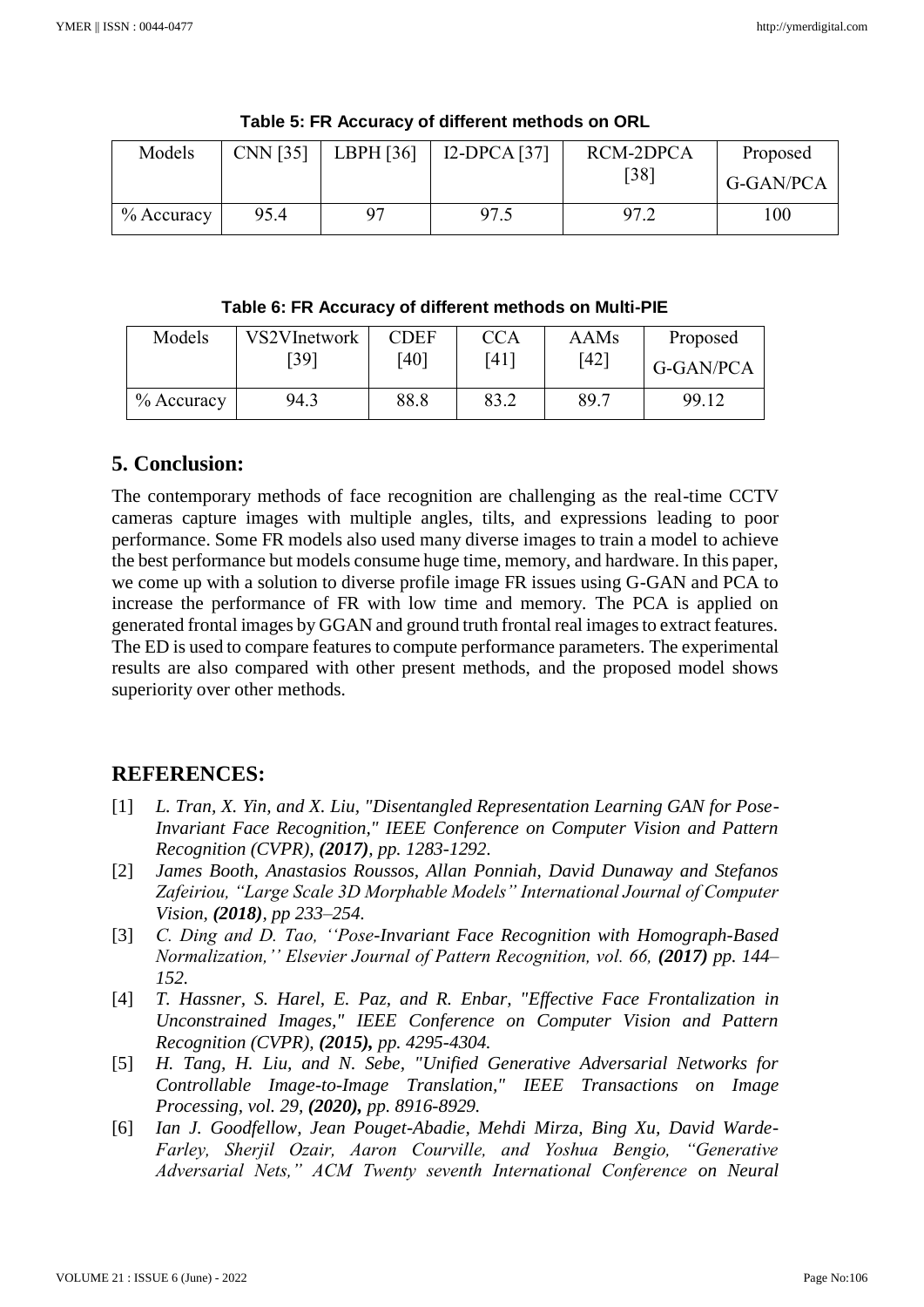*Information Processing Systems, vol 2, (2014)pp 2672–2680.*

- [7] *Chen, M., Xu, Z., Weinberger, K., Sha, F, "Marginalized denoising autoencoders for domain adaptation". arXiv preprint arXiv:1206.4683, (2012).*
- [8] *Simonyan, K., Zisserman, A., "Very deep convolutional networks for large-scale image recognition". arXiv preprint arXiv:1409.1556, (2014).*
- [9] *Krizhevsky, A., Sutskever, I., Hinton, G.E, " Imagenet classification with deep convolutional neural networks". Advances in Neural Information Processing Systems (NIPS). (2012), pp. 1097– 1105.*
- [10] *Taigman, Y., Yang, M., Ranzato, M., Wolf, L.: Deepface, "Closing the gap to humanlevel performance in face verification". IEEE Conference on Computer Vision and Pattern Recognition (CVPR). (2014), pp. 1701–1708.*
- [11] *Chen, J.C., Zheng, J., Patel, V.M., Chellappa, R, "Fisher vector encoded deep convolutional features for unconstrained face verification". IEEE International Conference on Image Processing (ICIP). (2016), pp. 2981–2985.*
- [12] *Zhu, Z., Luo, P., Wang, X., Tang, "Deep learning identity-preserving face space". Proceedings of the IEEE International Conference on Computer Vision (ICCV). (2013) pp. 113–12.*
- [13] *Kan, M., Shan, S., Chen, X., "Multi-view deep network for cross-view classification". Proceedings of the IEEE Conference on Computer Vision and Pattern Recognition (CVPR). (2016), pp. 4847–4855.*
- [14] *Tran, L., Yin, X., Liu, X., "Disentangled representation learning gan for poseinvariant face recognition". Proceedings of the IEEE Conference on Computer Vision and Pattern Recognition (CVPR). vol. 3, (2017), pp. 7.*
- [15] *Wu, X., He, R., Sun, Z., Tan, T., "A light CNN for deep face representation with noisy labels". IEEE Transactions on Information Forensics and Security. vol 13(11), pp. 2884–2896.*
- [16] *Yin, X., Liu, X. 2018: "Multi-task convolutional neural network for pose-invariant face recognition". IEEE Transactions on Image Processing. vol. 27, no. 2, (2018), pp. 964-975.*
- [17] *Z. Zhai and J. Zhai, "Identity-Preserving Conditional Generative Adversarial Network," IEEE International Joint Conference on Neural Networks (IJCNN), (2018) pp. 1-5.*
- [18] *K. B. Póka and M. Szemenyei, "Data Augmentation Powered by Generative Adversarial Networks," Twenty third IEEE International Symposium on Measurement and Control in Robotics (ISMCR), (2020), pp. 1-5.*
- [19] *Y Xia, W Zheng, Y Wang, H Yu, J Dong, and F Y Wang, "Local and Global Perception Generative Adversarial Network for Facial Expression Synthesis," IEEE Transactions on Circuits and Systems for Video Technology, (2021).*
- [20] *R. Huang, S. Zhang, T. Li and R. He, "Beyond Face Rotation: Global and Local Perception GAN for Photorealistic and Identity Preserving Frontal View Synthesis," IEEE International Conference on Computer Vision (ICCV), (2017), pp. 2458-2467.*
- [21] *Z. Lin, A. Khetan, G. Fanti and S. Oh, "PacGAN: The Power of Two Samples in Generative Adversarial Networks," IEEE Journal on Selected Areas in Information Theory, vol. 1, no. 1, (2020), pp. 324-335.*
- [22] *Y. Yin, S. Jiang, J. P. Robinson and Y. Fu, "Dual-Attention GAN for Large-Pose Face Frontalization," Fifteenth IEEE International Conference on Automatic Face and Gesture Recognition (FG 2020), (2020), pp 249-256.*
- [23] *Shiming Chen, Wenjie Wang, Beihao Xia, Xinge You, Qinmu Peng, Zehong Cao, and Weiping Ding, "CDE-GAN: Cooperative Dual Evolution Based Generative Adversarial Network," IEEE Transactions on Evolutionary Computation, (2020).*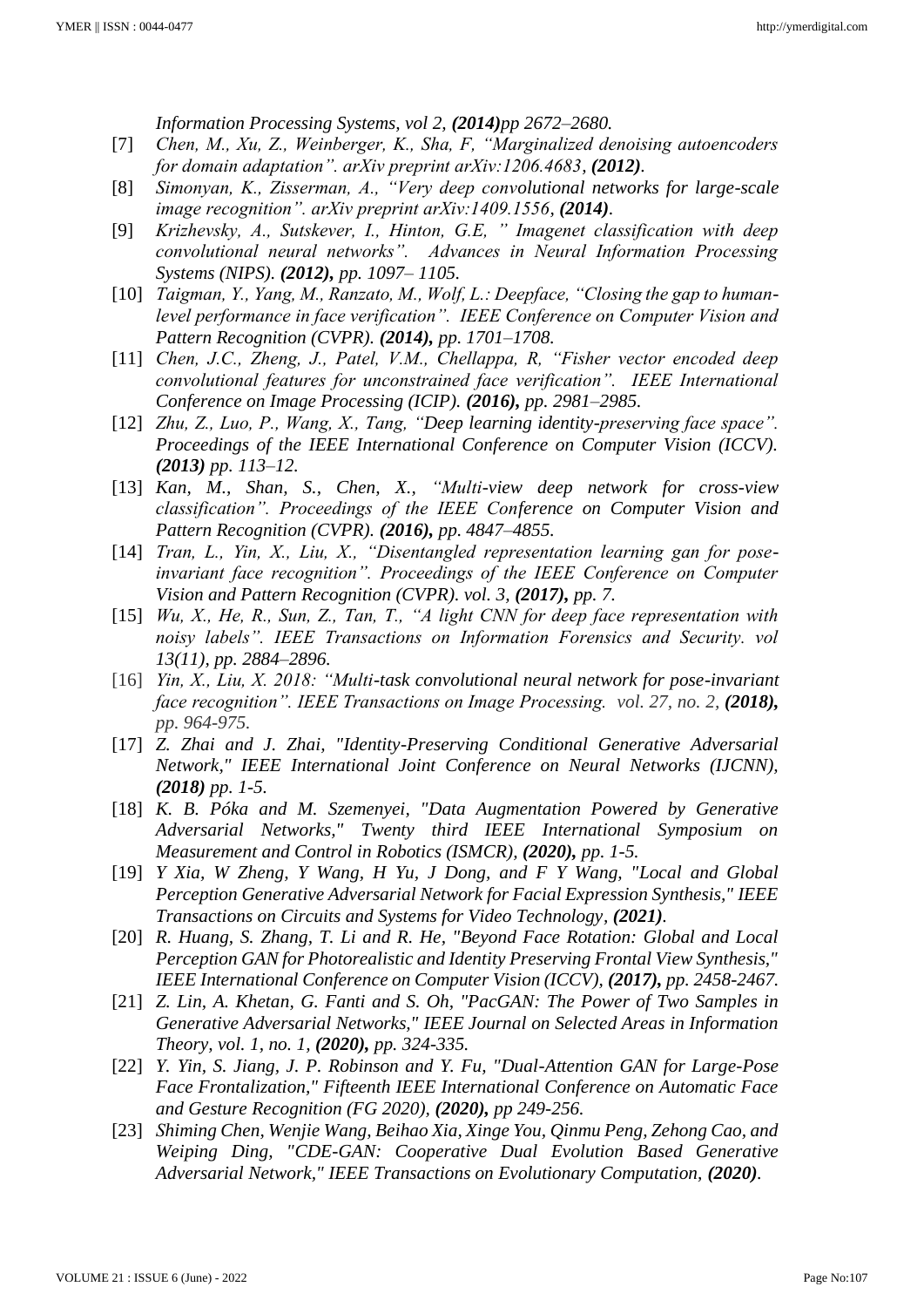- [24] *S. S. Meher and P. Maben, "Face recognition and facial expression identification using PCA," IEEE International Advance Computing Conference (IACC), (2014), pp. 1093-1098.*
- [25] *N. S. Tummala and P. C. Sekhar, "Face recognition using geometric approach," International Conference on Computing Methodologies and Communication (ICCMC), (2017), pp. 562-565.*
- [26] *E. I. Abbas, M. E. Safi, and K. S. Rijab, "Face recognition rate using different classifier methods based on PCA," International Conference on Current Research in Computer Science and Information Technology (ICCIT), (2017), pp. 37-40.*
- [27] *M. Khan, S. Chakraborty, R. Astya, and S. Khepra, "Face Detection and Recognition Using OpenCV," 2019 International Conference on Computing, Communication, and Intelligent Systems (ICCCIS), (2019), pp. 116-119.*
- [28] *R. Gross, I. Matthews, J. Cohn, T. Kanade and S. Baker, "Multi-PIE," Eighth IEEE International Conference on Automatic Face & Gesture Recognition, (2008), pp. 1-8.*
- [29] *I. Abbas,Eyad and Ehsan, Mohammed and Rijab, Khalida, "Face Recognition rate using different classifier methods based on PCA" (2017), pp.37-40.*
- [30] *Indian Face Database; http://viswww.cs.umass.edu/~vidit/Indian Face Database.*
- [31] *V. Thakkar, S. Tewary and C. Chakraborty, "Batch Normalization in Convolutional Neural Networks - A comparative Study with CIFAR-10 Data," Fifth IEEE International Conference on Emerging Applications of Information Technology (EAIT), (2018), pp. 1-5.*
- [32] *V. Nair and G. E. Hinton, ''Rectified Linear Units Improve Restricted Boltz- Mann Machines,'' ACM Twenty seventh International Conference on Machine Learning (ICML), (2010), pp. 807–814.*
- [33] *K. Pearson, "LIII. On lines and planes of closest fit to systems of points in space", The London, Edinburgh, and Dublin Philosophical Magazine and Journal of Science, vol. 2, no. 11, pp. 559-572.*
- [34] *J. Shlens, "A tutorial on principal component analysis", arXiv preprint, arXiv:1404.1100, (2014).*
- [35] *Mengjia Yan, Mengao Zhao, Zining Xu, Qian Zhang. "VarGFaceNet: An Efficient Variable Group Convolution Neural Network for Lightweight Face Recognition", Horizon Robotics, (2019).*
- [36] *A. V. Sripriya, M. Geethika and V. Radhesyam, "Real Time Detection and Recognition of Human Faces," 4th International Conference on Intelligent Computing and Control Systems (ICICCS), (2020), pp. 703-708.*
- [37] *K. Woraratpanya, M. Sornnoi, S. Leelaburanapong, T. Titijaroonroj,R. Varakulsiripunth, Y. Kuroki, and Y. Kato, "An improved 2DPCA forface recognition under illumination effects," 7th International Conference on Information Technology and Electrical Engineering (ICITEE), (2015), pp. 448–452.*
- [38] *T. Titijaroonroj, K. Hancherngchai and J. Rungrattanaubol, "Regional Covariance Matrix-Based Two-Dimensional PCA for Face Recognition," 12th International Conference on Knowledge and Smart Technology (KST), (2020), pp. 6-11.*
- [39] *T. Zhang, Q. Dong and Z. Hu, "Pursuing face identity from view-specific representation to view-invariant representation," IEEE International Conference on Image Processing (ICIP), (2016), pp. 3244-3248.*
- [40] *Dahua Lin and Xiaoou Tang, "Inter-modality face recognition," in ECCV, (2006), pp. 13–26.*
- [41] *Annan Li, Shiguang Shan, Xilin Chen, and Wen Gao, "Maximizing intra-individual correlations for face recognition across pose differences," in CVPR, (2009), pp.*